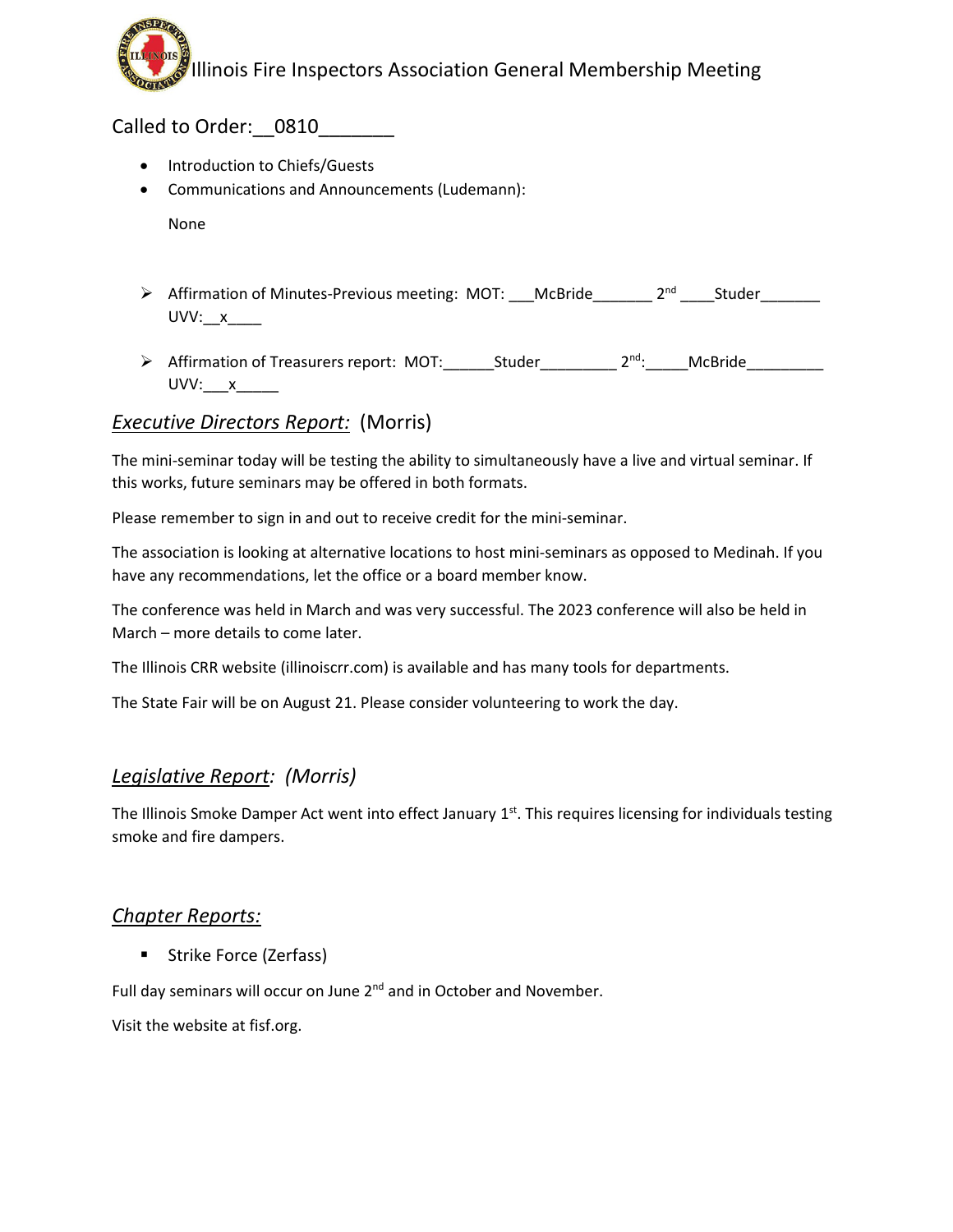

### *Committee Reports:*

 $SPI$ 

**Codes and Standards: (Studer)** 

The 5/20 mini-seminar will be from Spears on CPVC sprinkler pipe. Location is TBD.

The June mini-seminar will be an IFC update.

The October mini-seminar will be on accessibility.

The November mini-seminar will be "Did you Know?"

There will be a full day ICC High-Piled storage class available. The date and location is TBD.

The Jensen Hughes Academy and Ask the Expert are available on the IFIA website.

Fire and Life Safety: (Not present)

#### No report

**Certification: (Ludemann)** 

Huntley is hosting an Inspector II in May.

Glenside is hosting an Inspector I in August.

Countryside is hosting FLSE in April – class is full.

Social: (NA)

No report

**Public School Advisory: (McBride)** 

No report

*Representative Reports:*

NFPA (Not present)

No report

AFAA (Not present)

No report

NW BOCA/SW BOCA (Not present)

No report